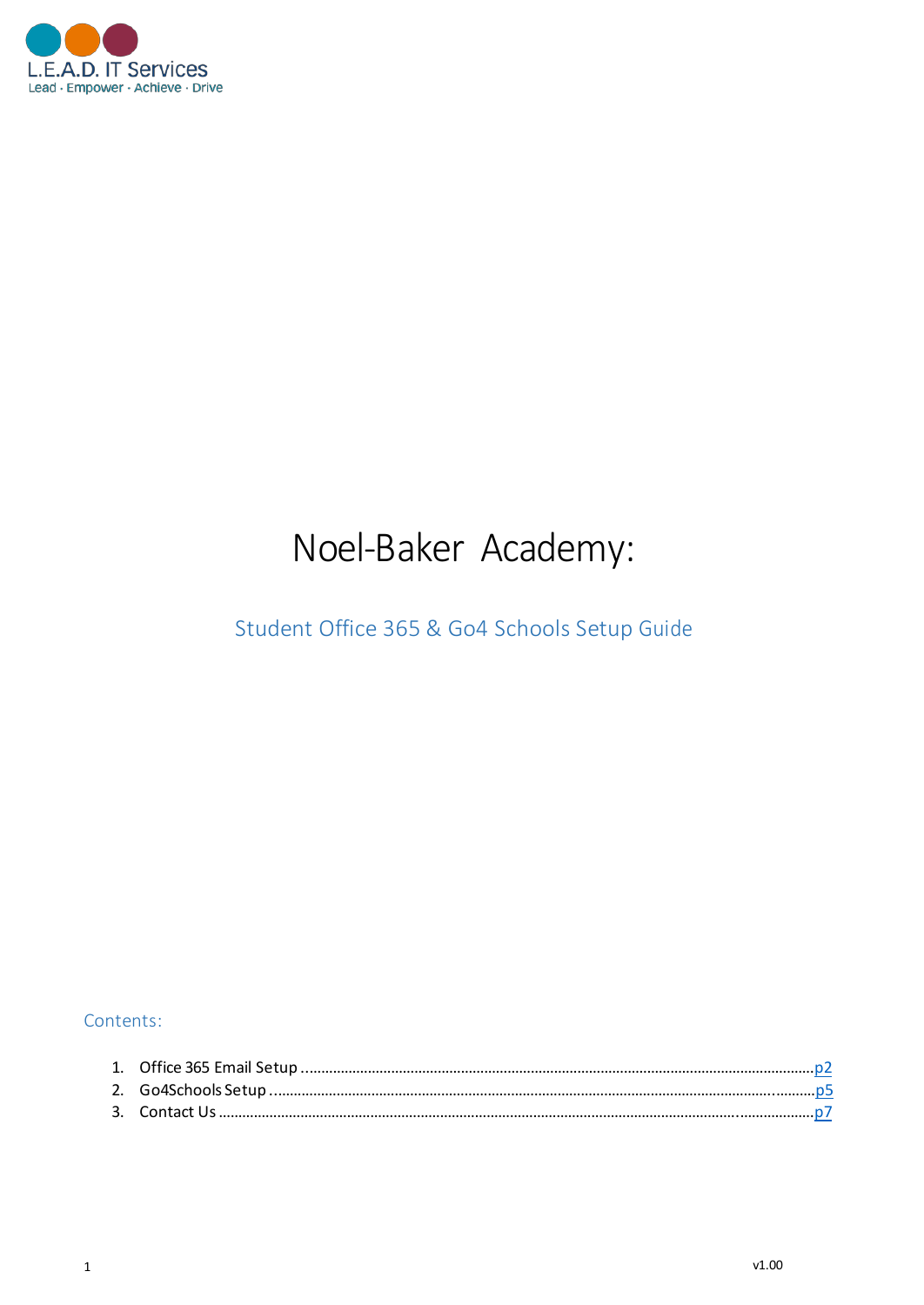

## Office 365 Email Setup

All homework assignments for students will be set using 'Go 4 Schools'. This system needs to be linked to a student's school email address before use. Under the L.E.A.D. Academy Trust, schools use the Office 365 Email system. Forfirst time email users, follow the instructions below:

1) Open an internet browser(Chrome is recommended for compatibility) and type in: **[portal.office.com](http://portal.office.com/).** You will be taken to Microsoft's Office 365 website, in the middle you will see a screen that looks like this:



2) Enter yourschool email address as per the examples listed below and click **'Next'**:

- Year 7's [forenamesurname20@noelbakeracademy.co.uk](mailto:forenamesurname20@noelbakeracademy.co.uk)
- Year 8's [forenamesurname19@noelbakeracademy.co.uk](mailto:forenamesurname19@noelbakeracademy.co.uk)
- Year 9's [forenamesurname18@noelbakeracademy.co.uk](mailto:forenamesurname18@noelbakeracademy.co.uk)
- Year 10's [forenamesurname17@noelbakeracademy.co.uk](mailto:forenamesurname17@noelbakeracademy.co.uk)
- Year 11's [forenamesurname16@noelbakeracademy.co.uk](mailto:forenamesurname16@noelbakeracademy.co.uk)
- 3) Now enter your**password** in the box like this:

| Microsoft                            |         |
|--------------------------------------|---------|
| ← joebloggs18@noelbakeracademy.co.uk |         |
| Enter password                       |         |
|                                      |         |
| Forgotten my password                |         |
|                                      | Sign in |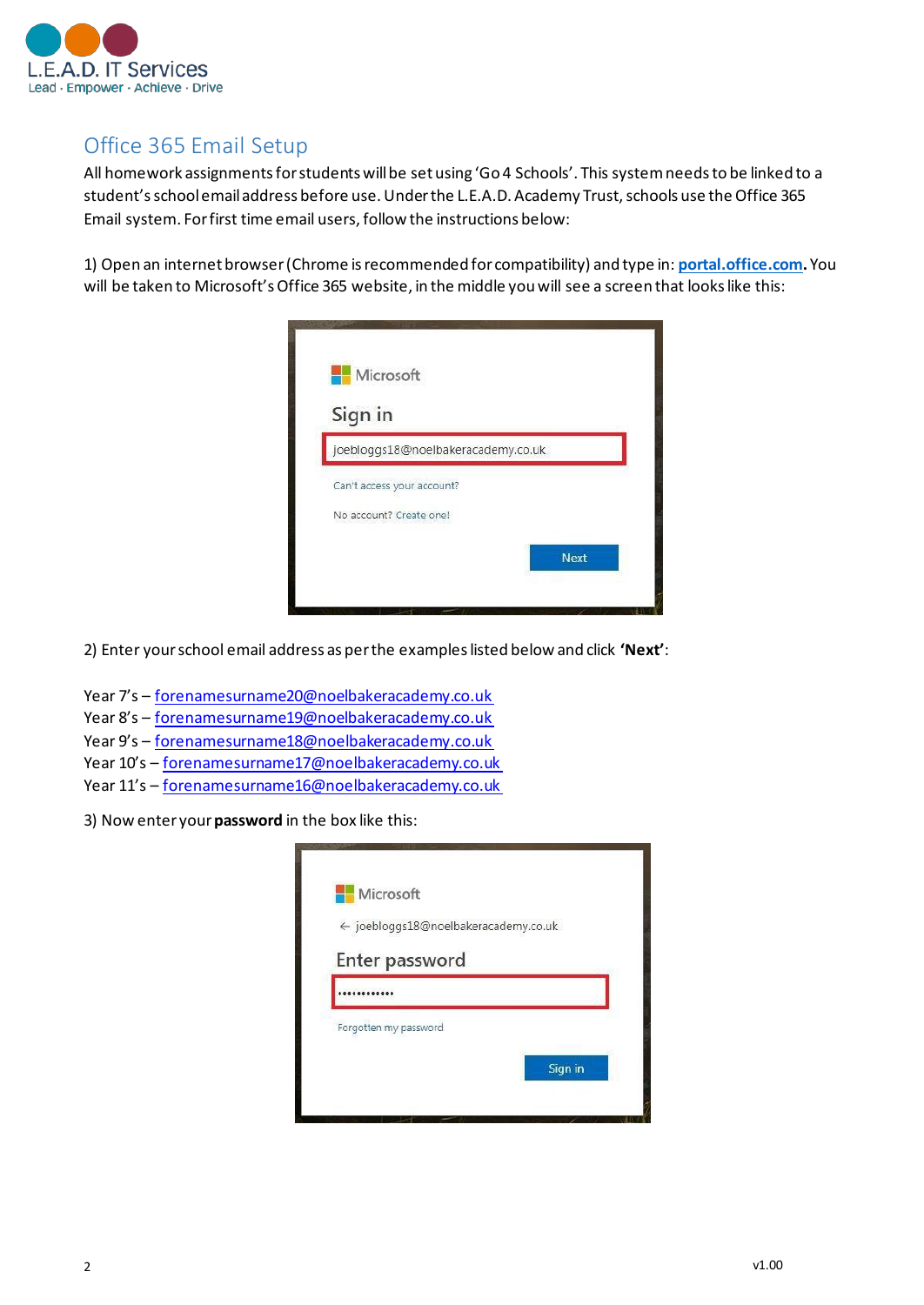

The password for youre-mail address will be the same as the one you use to log into the school network. If you have not logged onto a computerin school before or you have forgotten it, please visit the IT office on the B floor corridor between the two sides of the building whilst you are at school, or refer to the 'Contact Us' page for IT Support assistance.

#### *Please note: If a student has not logged into a computerand changed the password already,then access to email will not be possible untilthisis done, unlessIT explicitly changesthepassword manually.*

4) The next screen you should see is this:



4a) You need to click on 'Set your time zone', and choose the options highlighted below:

|                                       | Choose your preferred display language and home time zone below. |  |  |
|---------------------------------------|------------------------------------------------------------------|--|--|
| Language:<br>English (United Kingdom) |                                                                  |  |  |
| ime zone:                             |                                                                  |  |  |
|                                       | (UTC+00:00) Dublin, Edinburgh, Lisbon, London                    |  |  |

4b) Click on '**Save'**. It will only ask you to do this the first time you log into your account.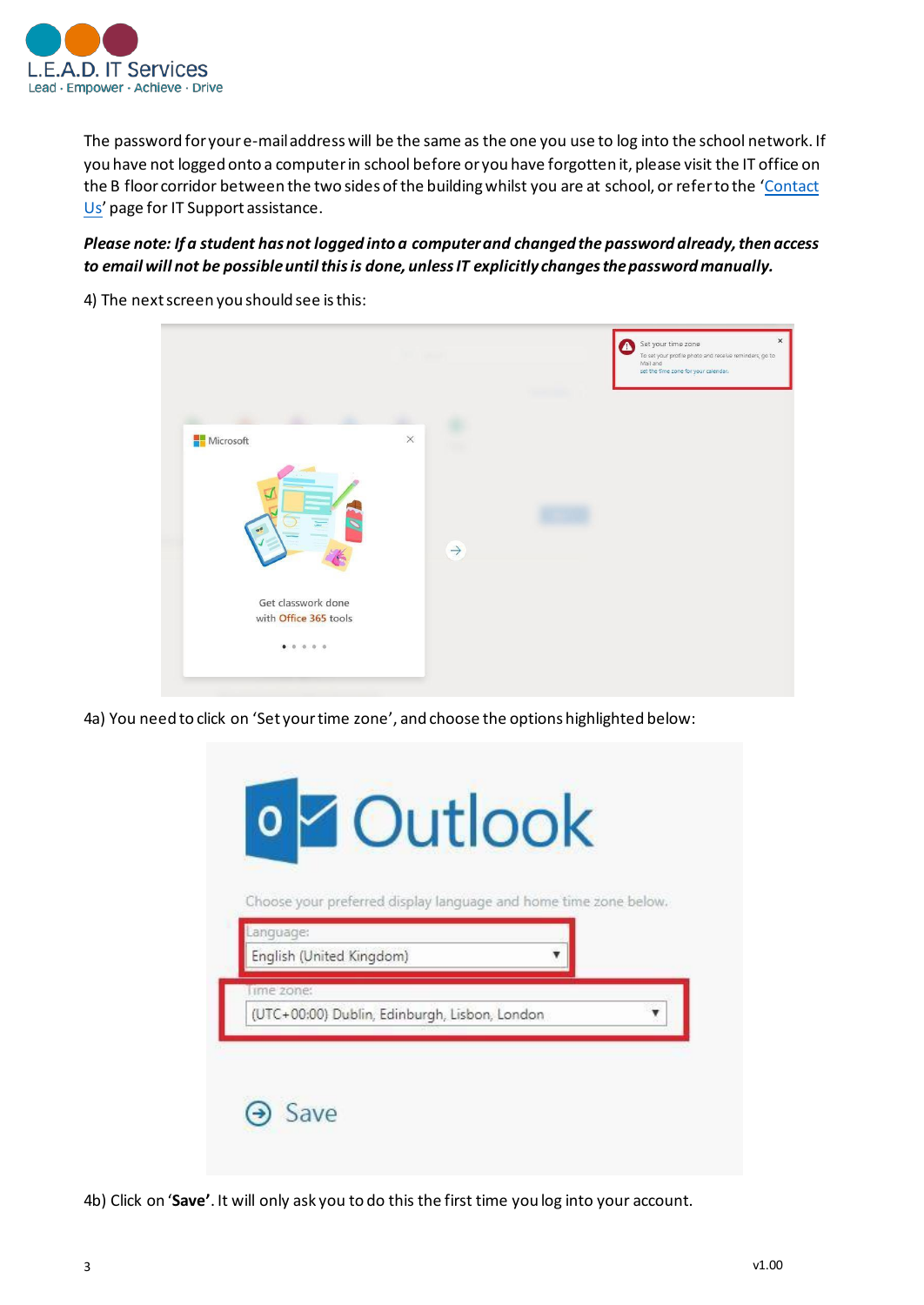

5) You should now have this view:

| Office 365 |                                     |          |      |            |            |         |             |       |                        |
|------------|-------------------------------------|----------|------|------------|------------|---------|-------------|-------|------------------------|
|            | Good afternoon, Joe                 |          |      |            |            |         | Search<br>L |       |                        |
|            | Apps                                |          |      |            |            |         |             |       |                        |
|            | $\overline{\bullet}$                |          | w    | $x \equiv$ | $P_1^2$    | N       | $\ket{s}$   | T₿    | $s \frac{\sqrt{2}}{2}$ |
|            | Outlook                             | OneDrive | Word | Excel      | PowerPoint | OneNote | SharePoint  | Teams | Sway                   |
|            | Explore all your apps $\rightarrow$ |          |      |            |            |         |             |       |                        |
|            |                                     |          |      |            |            |         |             |       |                        |

5a) Click on **'Outlook'**to access your inbox.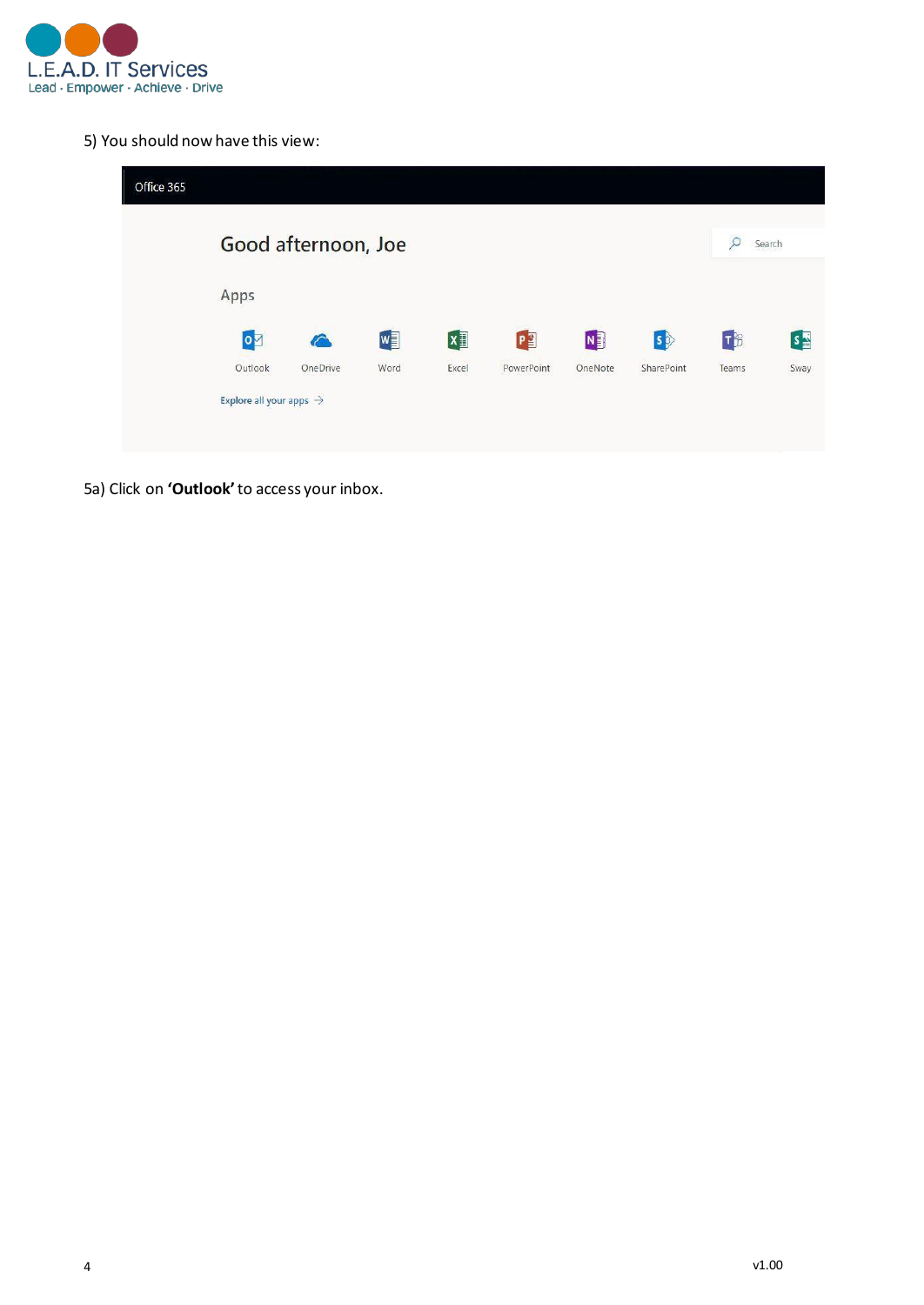

## Go4Schools Setup

Go4Schools is a 3<sup>rd</sup> Party platform that enables Parents, Students and Teachers to access data easily, pulled straight fromthe schools primary MIS system, in this case SIMS. It is web-based for ease of access. Follow these instructions to setup a student Go4Schools account:

1) Open a new tab in an internet browser(Chrome isrecommended for compatibility) and type in [www.go4schools.com](http://www.go4schools.com/)

2) Click on the 'Students' icon in the top right corner, which looks like the image below:



GO 4 Schools would like to place cookies on your computer to help us make this site better. To find out more about the cookies, see our privacy policy. I accept cookies from this site. Continue

**The Modules** 

#### Work smarter with joined-up data

GO 4 Schools is a powerful, joined-up, online system that supports whole-school improvement in a way no other system does. We make it easy to capture, analyse and share classroom data in real time, allowing your staff, students and parents to make better decisions daily. It's the efficient, smart and agile way to work with school data.

**Management Information System (MIS)** 



Mobile App Now available... Send information about

attendance, homework, behaviour, etc., to students and parents through their preferred means of communication - their smartphone

3) The screen you come to should look like this:

### Welcome!

This is the GO 4 Schools login page for Students

In order to login, you will need to use the email address that your school holds for you.

If you don't have a password yet, or have forgotten your password, you can request a password reset email using the First-time User? and Forgotten your Password? links.

If you are having problems logging on, please contact your school.

| Email address:<br>Password: |         |  |  |  |  |
|-----------------------------|---------|--|--|--|--|
| Remember my email address   |         |  |  |  |  |
|                             | Sign in |  |  |  |  |
| First-time User?            |         |  |  |  |  |
| Forgotten your Password?    |         |  |  |  |  |

3a) Click on the **'First-time User?'**tab.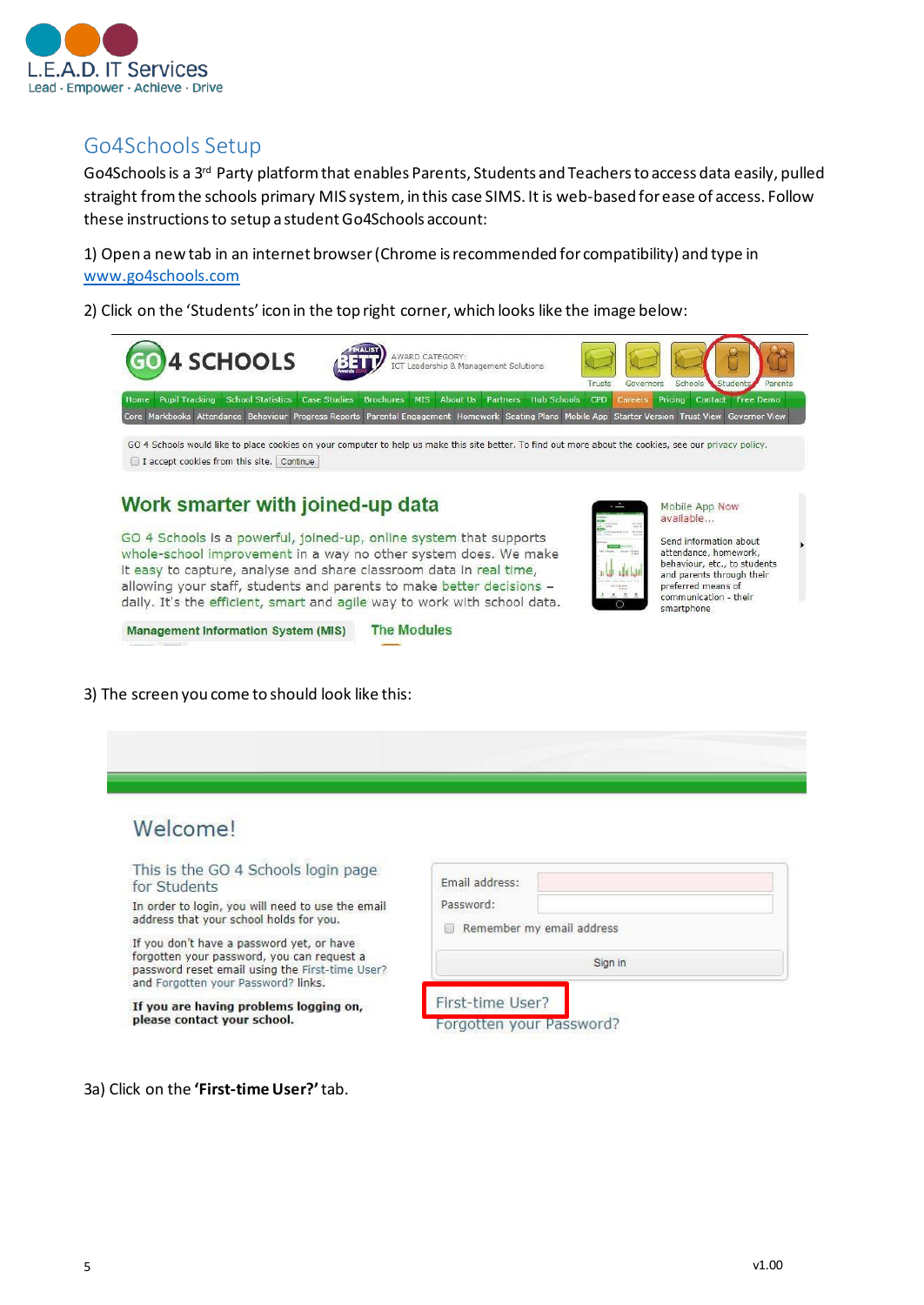

3b) You should now enter your Noel-Bakeracademy email address(e.g.

[JoeBloggs18@noelbakeracademy.co.uk](mailto:JoeBloggs18@noelbakeracademy.co.uk)) into the first-time user field, and click on **'Newpassword**':



4) In your student inbox there should be a password reset e-mail fromGo4schools, please follow the link (shown in red below). The link will need copying into a new browsertab,OR highlighting and then rightclicking, and selecting '**Goto…**':

| This is a message from GO 4 Schools. To ensure our emails reach you every time, please add no-reply@go4schools.com to your address book or safe-list.                              |  |  |  |  |
|------------------------------------------------------------------------------------------------------------------------------------------------------------------------------------|--|--|--|--|
| Dear Dewsbury, Imogen,                                                                                                                                                             |  |  |  |  |
| This email is to let you know that someone, probably you, recently asked us to reset the password on the GO 4 Schools account belonging to imogendewsbury16@noelbakeracademy.co.uk |  |  |  |  |
| In order to reset your password, please follow the link below:                                                                                                                     |  |  |  |  |
| https://www.qo4schools.com/students/passwordReset.aspx?quid=3c3cdc63-8e0b-4a05-9d5f-8025334acfb4                                                                                   |  |  |  |  |
| The link is valid only for the next 1 hour.                                                                                                                                        |  |  |  |  |
| If your email software does not allow you to click the link, please copy it into the address bar of your browser.                                                                  |  |  |  |  |
| If you did not request a password reset, please ignore this email.                                                                                                                 |  |  |  |  |
| This is an automated email from GO 4 Schools, the schools tracking, assessment and reporting system. Please do not reply to it.                                                    |  |  |  |  |
|                                                                                                                                                                                    |  |  |  |  |
| GO 4 Schools - Educational Intelligence                                                                                                                                            |  |  |  |  |

5) Once the new browser window opens, you will be asked to change your password. Once this is complete, you will be able to login to Go4schools normally by repeating steps 1, and 2.

*Please note: yourG4S passwordMUST be at least 8 characters long, contain a mixture of uppercase and lowercase letters, at least one number, plus a non-alphanumeric character or else go4schoolswill notaccept it.*